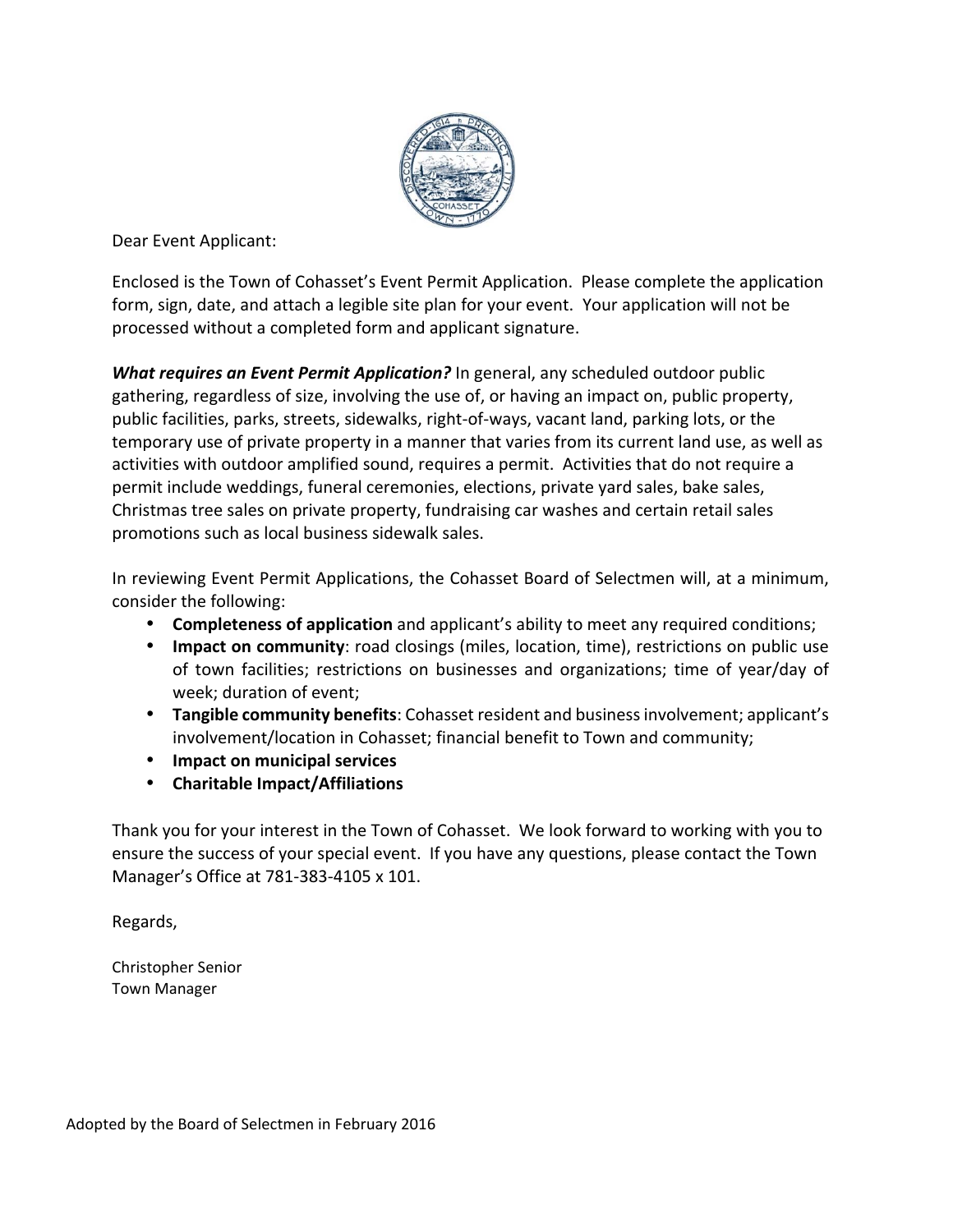

#### **Town of Cohasset Event Policies & Procedures**

The Town has established Event Policies and Procedures to provide a clear and uniform method for reviewing event applications, to ensure maximum public access and safety, and to contribute to the success of all events by providing a system for advance planning.

#### **Permit Application Process**

Completed applications must be filed with an application fee of \$15, at least 60 days prior to requested date. New events and large scale events (more than 50 attendees) must file their application with the Town at least 120 days prior to the requested event date.

Completed application must include a sign‐off on the Insurance Requirement form.

Maps or drawings submitted with the application must be legible.

Once the application is deemed complete and appropriate, Town departments will review the application and applicants may be required to meet with department representatives. The event director may be required to establish a full safety plan in conjunction with both the Police and Fire Departments before the application goes before the Board of Selectmen. Once the departments have signed off on an application, the application will go before the Selectmen for review (it is recommended that the event director appear at this meeting). The Board of Selectmen has the sole authority to approve, approve with conditions or modifications, or disapprove events.

#### **Approval**

If the Board approves the a special event application, an Event Permit will be issued only upon the acceptance of any conditions placed upon the application, full payment of the event fee (see attached chart), and presentation of an **active insurance policy naming the Town of Cohasset as an additional insured**. All fees *must be paid* in full and the certificate showing that insurance has been obtained *must be filed with the Town no later than two weeks prior to the event*.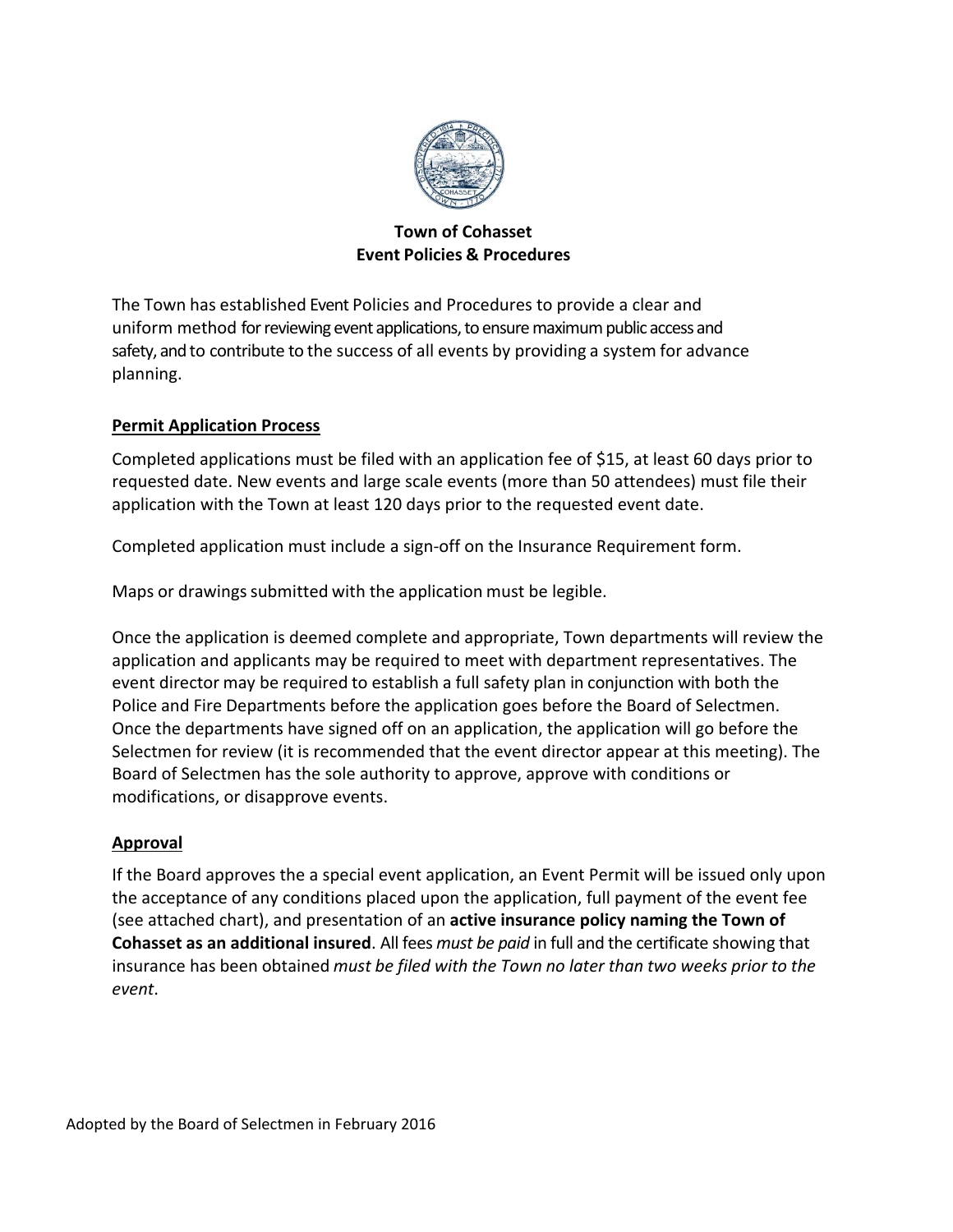In addition to the application and event fees, other fees may be required and may include, but is not limited to, entertainment fees, Board of Health fees, Fire inspection fees and building department permit fees. All costs associated with public safety including police and fire details shall be paid by the applicant upon receipt of an invoice.

Event directors are required to notify all abutters affected by the event using a Town certified abutters list which is obtained through the Assessor's Office. The Board of Selectmen reserves the right to require additional resident notification as a condition of the permit. Notice must be given to abutters at least two weeks prior to the date of the event. Please note that Assessors have 3-10 business days to provide the applicant with the list for which there is a \$25.00 fee. signage for the event must conform to the sign bylaws of the Town of Cohasset and any signage for the event must be removed within 24 hours of the conclusion of the event.

Please note that if your event is a road race, street markings are expressly prohibited unless prior approval is obtained by the Cohasset Police Department and the Department of Public Works.

The Board of Selectmen reserves the right to amend the event application at any time.

#### **Checklist – Event Permit Application**

- Notify Town Manager/Board of Selectmen's (BOS) office of desired date/event. (60 days or 120 for new/large events in advance of anticipated event date)
- Obtain an event application from the Town Manager/Board of Selectmen's office 781‐383‐4100 x 101 or online www.cohassetma.org.
- File completed form with application fee of \$15.
- Town Manager/BOS office will advise on necessity of departmental meeting.
- Application to be presented to Board of Selectmen.

#### **Checklist ‐ Approved Events**

- Retain insurance policy for event (Certificate must be filed with the Town at least 2 weeks prior to the event).
- Pay event fee ‐ see schedule of fees.
- Apply/pay fees for any additional Town permits. *All fees must be paid by two weeks prior to event or permit may be withheld.*
- Schedule public safety details, if required.
- Request abutters list from the Assessor's Office (Takes 3-10 business day to turn around; there is \$25.00 fee).

Adopted by the Board of Selectmen in February 2016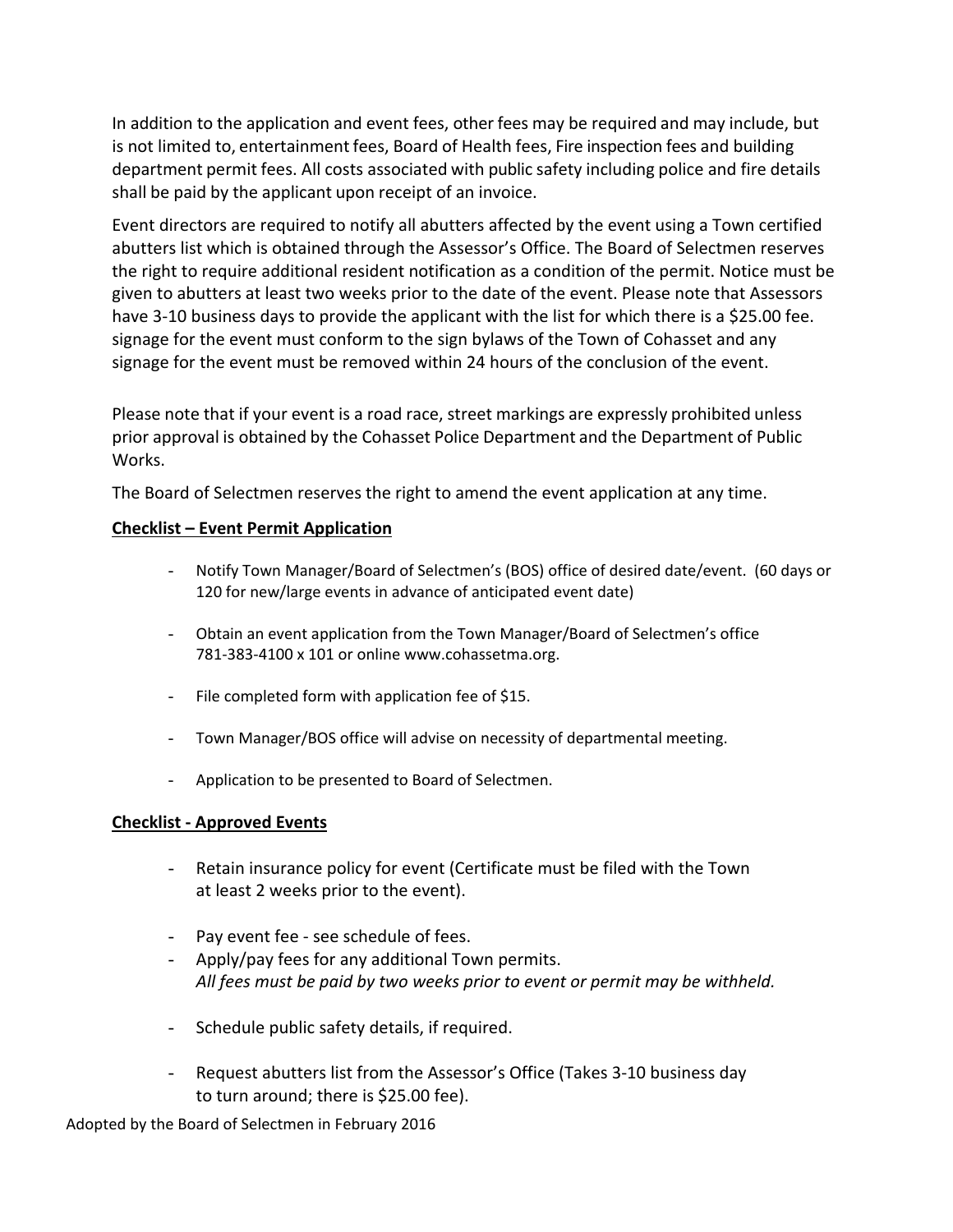

## **Event Permit Fee Schedule**

| <b>Required Application Fee:</b> \$15 Permit Application                                                                                                                          |                                            |  |  |  |  |
|-----------------------------------------------------------------------------------------------------------------------------------------------------------------------------------|--------------------------------------------|--|--|--|--|
| Tiered Permit Fees, to be paid upon permit approval.<br><b>Events</b>                                                                                                             |                                            |  |  |  |  |
| Events up to 50 people                                                                                                                                                            | \$50/day, including set-up days            |  |  |  |  |
| Events over 50 people                                                                                                                                                             | \$100/day including set-up days, max \$500 |  |  |  |  |
| <b>Road Races/Marathons/Triathlons</b>                                                                                                                                            |                                            |  |  |  |  |
| Road races under 5K                                                                                                                                                               |                                            |  |  |  |  |
| up to 50 people                                                                                                                                                                   | \$50/day                                   |  |  |  |  |
| 50-200 people                                                                                                                                                                     | \$100/day                                  |  |  |  |  |
| 200+ people                                                                                                                                                                       | \$150/day                                  |  |  |  |  |
| 5K-under 10K                                                                                                                                                                      |                                            |  |  |  |  |
| up to 50 people                                                                                                                                                                   | \$75/day                                   |  |  |  |  |
| 50-200 people                                                                                                                                                                     | \$150/day                                  |  |  |  |  |
| $200+$ people                                                                                                                                                                     | \$200/day                                  |  |  |  |  |
| 10K +/Multi-sport events/Triathlons                                                                                                                                               |                                            |  |  |  |  |
| up to 200 people $\frac{1}{2}$ \$250/day                                                                                                                                          |                                            |  |  |  |  |
| 200+ people                                                                                                                                                                       | \$400/day                                  |  |  |  |  |
| The Board of Selectmen reserve the right to define the word "day" and assess<br>permit fees that reflect individual events' actual impact on public use of public<br>space/roads. |                                            |  |  |  |  |
| Permits will not be issued until all fees are paid in full and a fully executed<br>insurance certificate has been provided to the Town.                                           |                                            |  |  |  |  |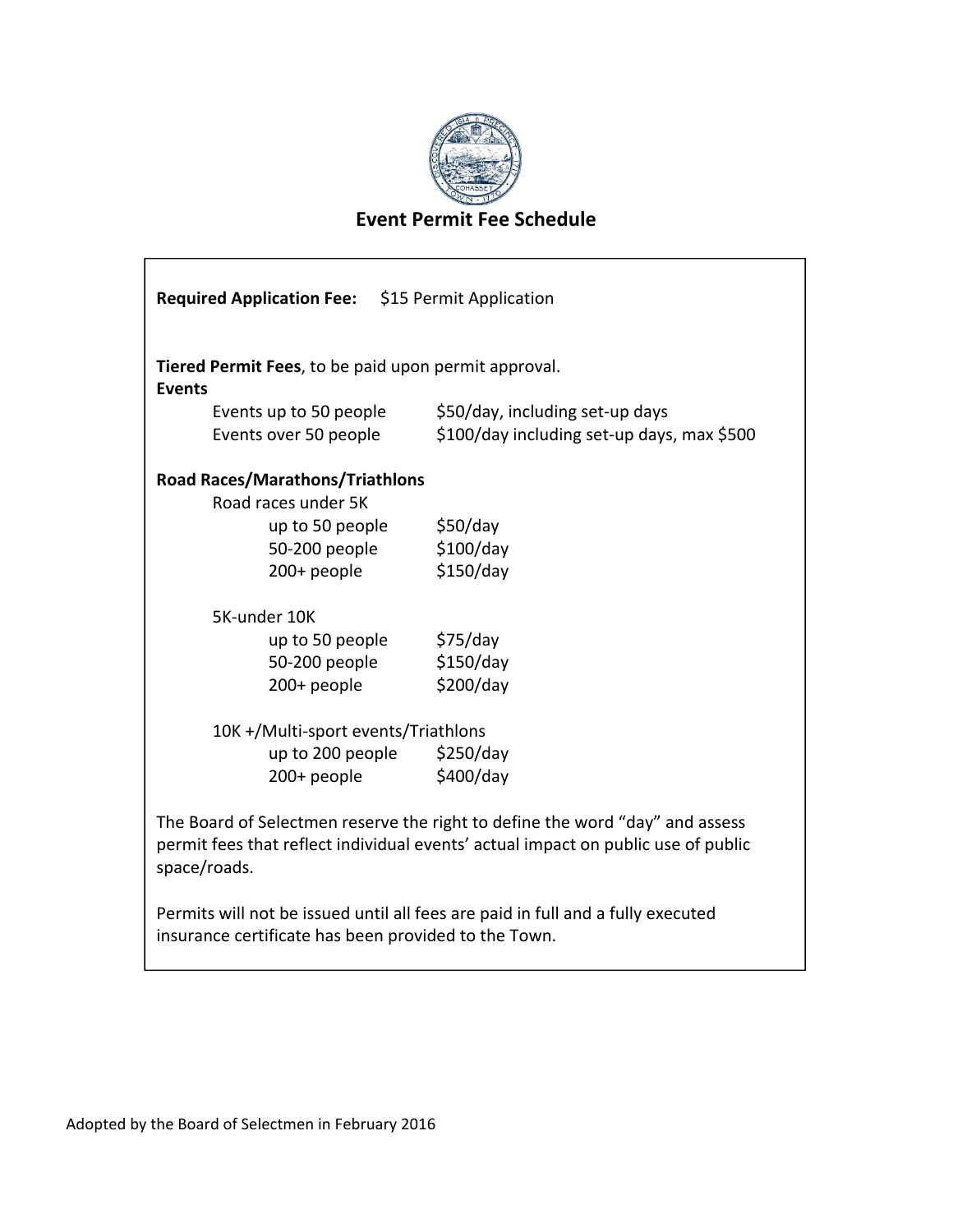

### **TOWN OF COHASSET**

#### **EVENT PERMIT APPLICATION**

The application, together with any supplementary information and fees as may be required by the Town of Cohasset, must be submitted to the Town Manager's Office at 41 Highland Avenue, Cohasset, MA 02025, not less than sixty (60) business days prior to the special event date to insure proper processing

*Please answer all questions. If they do not apply, put N/A. Thank you.*

#### **APPLICANT INFORMATION**

| <b>EVENT INFORMATION</b>                                                                                                                                                                                                       |  |  |  |  |
|--------------------------------------------------------------------------------------------------------------------------------------------------------------------------------------------------------------------------------|--|--|--|--|
| Name of Event:                                                                                                                                                                                                                 |  |  |  |  |
| Event Date(s): Type of Event:<br>(Include day of the week, i.e. Monday, 1/1/2020)                                                                                                                                              |  |  |  |  |
|                                                                                                                                                                                                                                |  |  |  |  |
| Event Location: New York Contract Contract Contract Contract Contract Contract Contract Contract Contract Contract Contract Contract Contract Contract Contract Contract Contract Contract Contract Contract Contract Contract |  |  |  |  |
|                                                                                                                                                                                                                                |  |  |  |  |
| Is the Event Sanctioned by a National Body? If so, by whom?<br>Please attach event sanction certificate                                                                                                                        |  |  |  |  |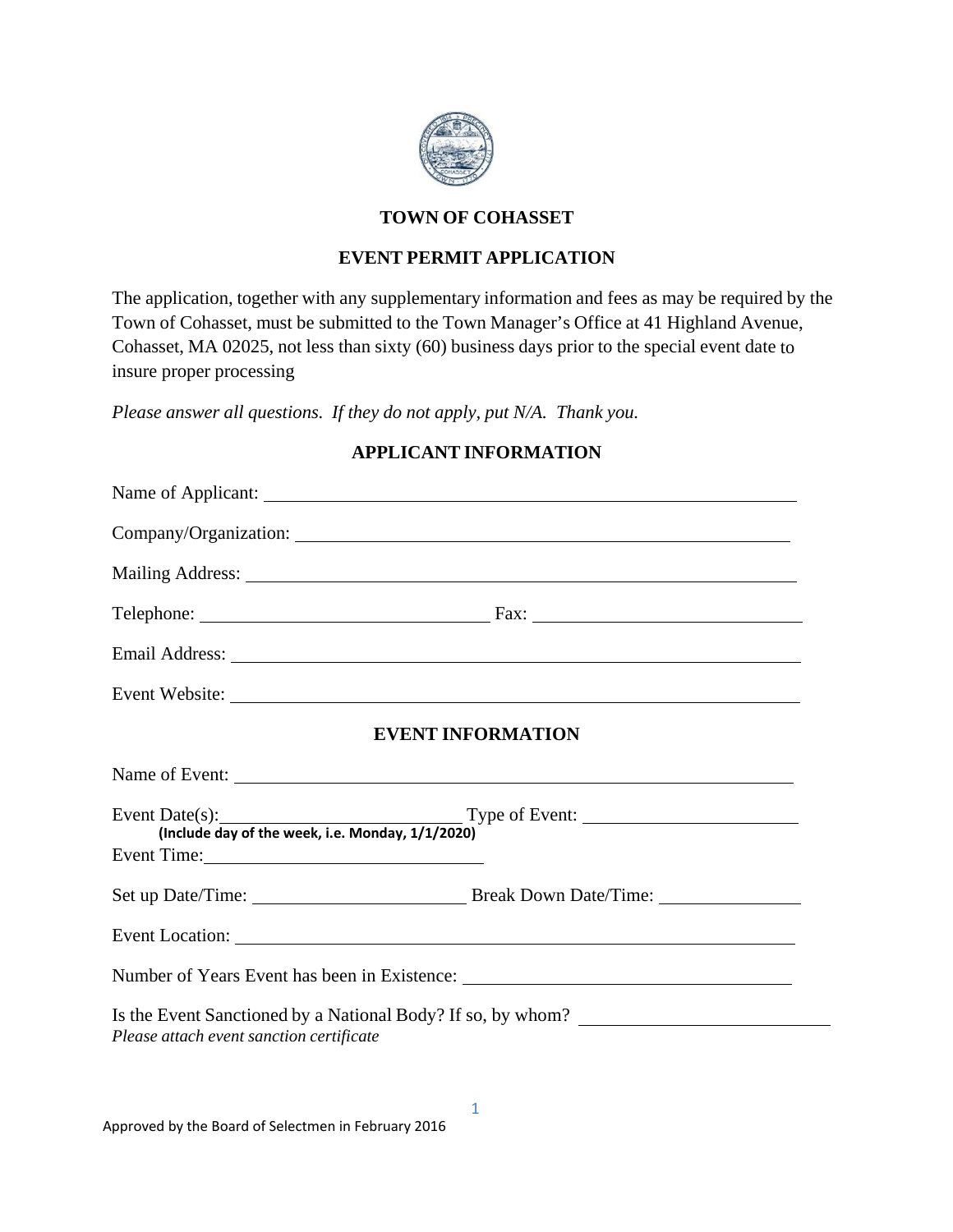#### **ATTENDANCE**

Estimated # of Participants: \_\_\_\_\_\_\_\_\_\_\_\_\_\_\_\_\_ Entry Fee per Participant: \_\_\_\_\_\_ Estimated # of Spectators: \_\_\_\_\_\_\_\_\_\_\_\_\_\_\_\_ Event Staff/Volunteers: \_\_\_\_\_\_\_\_\_\_\_

Please attach an event map and site plan with the following indicated:

- o Detailed event layout/route with directional arrows, street names
- o Make note of any roads or sidewalks that will be blocked or closed
- o Placement and collection of signage, traffic control devices, barricades
- o Location of event staff, volunteers along with proposed locations where police details are needed

#### **PURPOSE AND DESCRIPTION OF THE EVENT**

Is your organization a registered  $501(c)$  3?  $\qquad$   $\qquad$   $\qquad$   $\qquad$   $\qquad$   $\qquad$   $\qquad$   $\qquad$   $\qquad$   $\qquad$   $\qquad$   $\qquad$   $\qquad$   $\qquad$   $\qquad$   $\qquad$   $\qquad$   $\qquad$   $\qquad$   $\qquad$   $\qquad$   $\qquad$   $\qquad$   $\qquad$   $\qquad$   $\qquad$   $\qquad$   $\qquad$   $\qquad$   $\$ 

*All filings must be up to date and the organization must be in good standing with the Attorney Generals Division of Public Charities.*

What is the event's charitable partner(s)?  $\qquad \qquad$ 

If a fundraising event, how much money will the event fundraise (estimated) and what are the estimated net proceeds that will go to charity?

How will the event support and benefit the Town of Cohasset?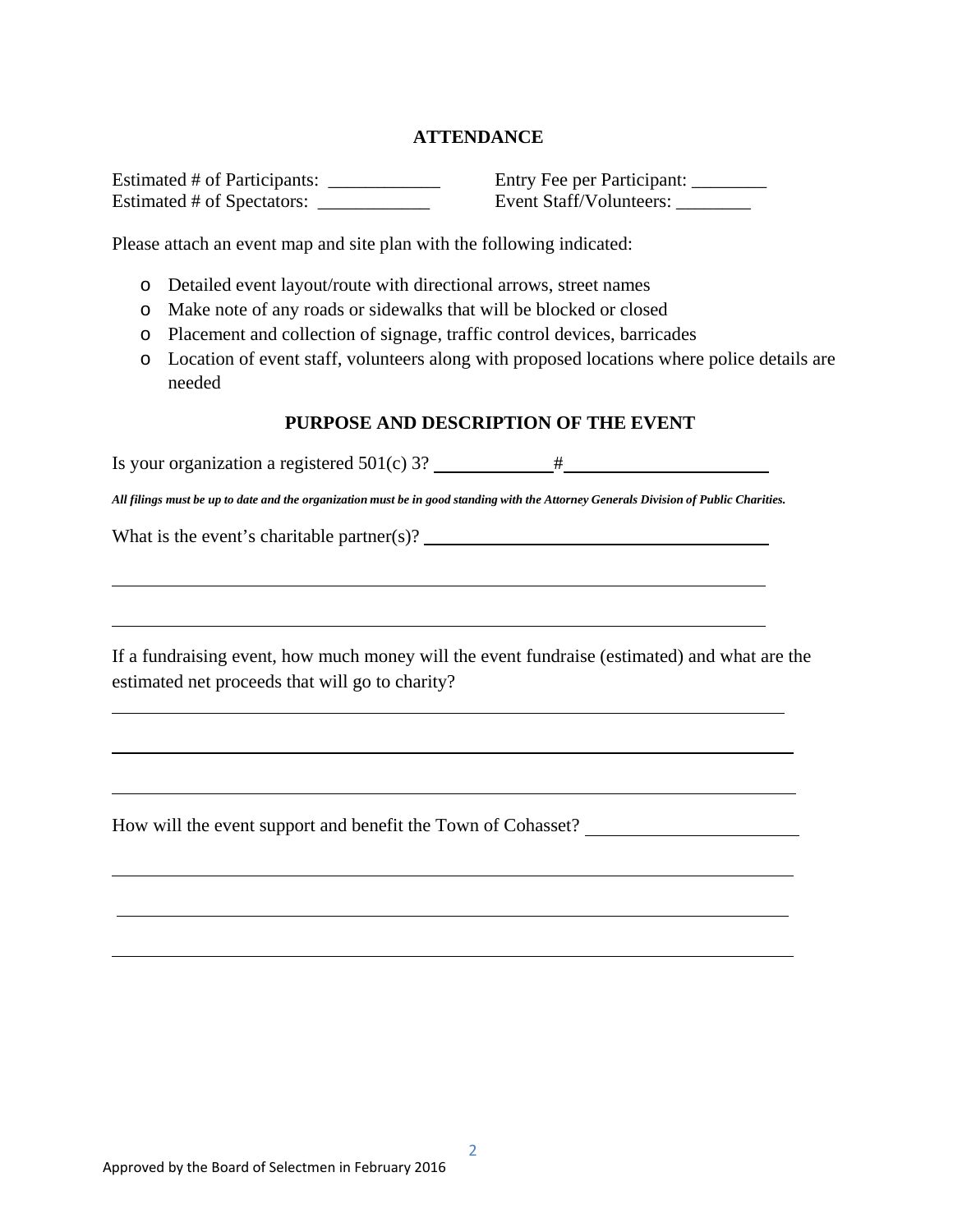## **\*Provide action plans for the following:**

|           | A. *Parking Plan (participants & spectators)                                  |
|-----------|-------------------------------------------------------------------------------|
|           |                                                                               |
|           |                                                                               |
| <b>B.</b> | *Road Closures/Traffic Control Plan                                           |
|           |                                                                               |
|           |                                                                               |
|           |                                                                               |
|           | C. *Medical Emergency/First Aid Plan:                                         |
|           |                                                                               |
|           |                                                                               |
|           |                                                                               |
|           | D. *Set up and break down/cleaning plan to return property to original state: |
|           |                                                                               |
|           |                                                                               |
|           |                                                                               |
|           |                                                                               |

Approved by the Board of Selectmen in February 2016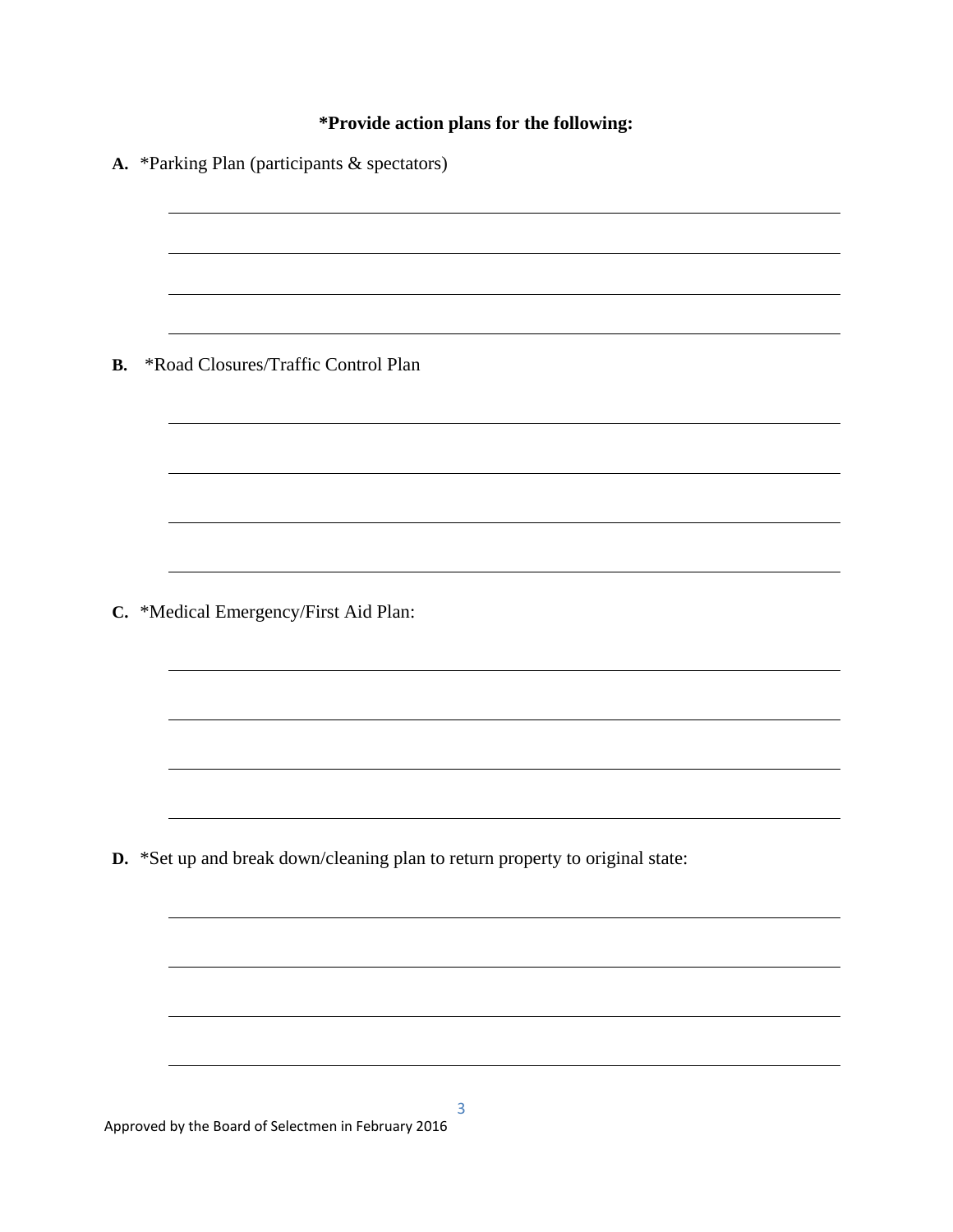**E.** \*Will you be initiating a recycling plan for event clean-up? :

**F.** \*Restroom Facilities (Company used, location, quantity): *(Board of Health Approved Sanitation companies only*)

**G.** Will food or beverages be served at the event? If so, please list what kind and how it will be distributed. *(Vendors need Board of Health Approval)*

**H.** Will any music (live or DJ) or public address system take place at the event? If so, please describe. *(entertainment license may be required)*

**I.** Will any tents or structures be used? If so, how many, where and approximate size? *(building permit and fire department approval may be required)*

Approved by the Board of Selectmen in February 2016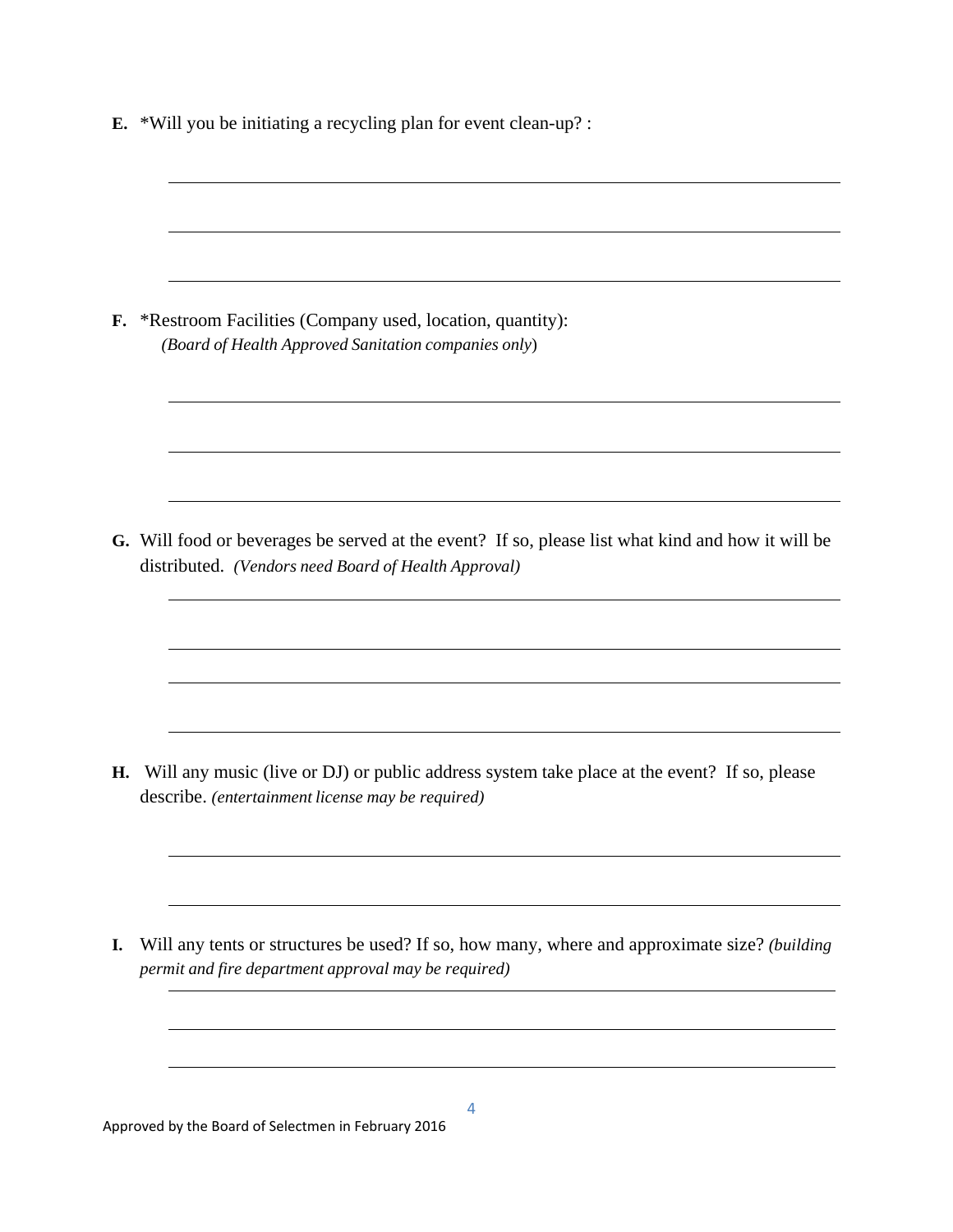#### **INSURANCE REQUIREMENT**

For special events involving the use of Town of Cohasset facilities or public right-of-way, proof of liability with coverage in the amount of \$1,000,000.00 per occurrence is required, unless an additional amount is determined by the Town Manager.

Said general liability insurance for bodily injury and property damage shall include the Town of Cohasset, 41 Highland Avenue, Cohasset, MA 02025 as an additional insured on the policy of insurance which shall include a provision prohibiting cancellation of said policy except upon at least 30 days prior written notice to the Town of Cohasset.

All terms, conditions, and provisions of law, including but not limited to the bylaws of the Town of Cohasset shall remain in full force and effect and shall not be altered by this permit. The granting of a permit does not presume to give authority to violate or cancel the provisions of any other State of Local law regulating the use of public property

The Town Manager or appointee, my revoke or terminate this application/permit if applicant fails to comply with any or all of its provision, requirements, or regulations as herein set forth or through willful or unreasonable neglect fails to heed of comply with notices given to him/her.

The applicant certifies that he/she has read and examined this application and agrees to comply with the terms and conditions contained herein.

Signature of Applicant:

Date: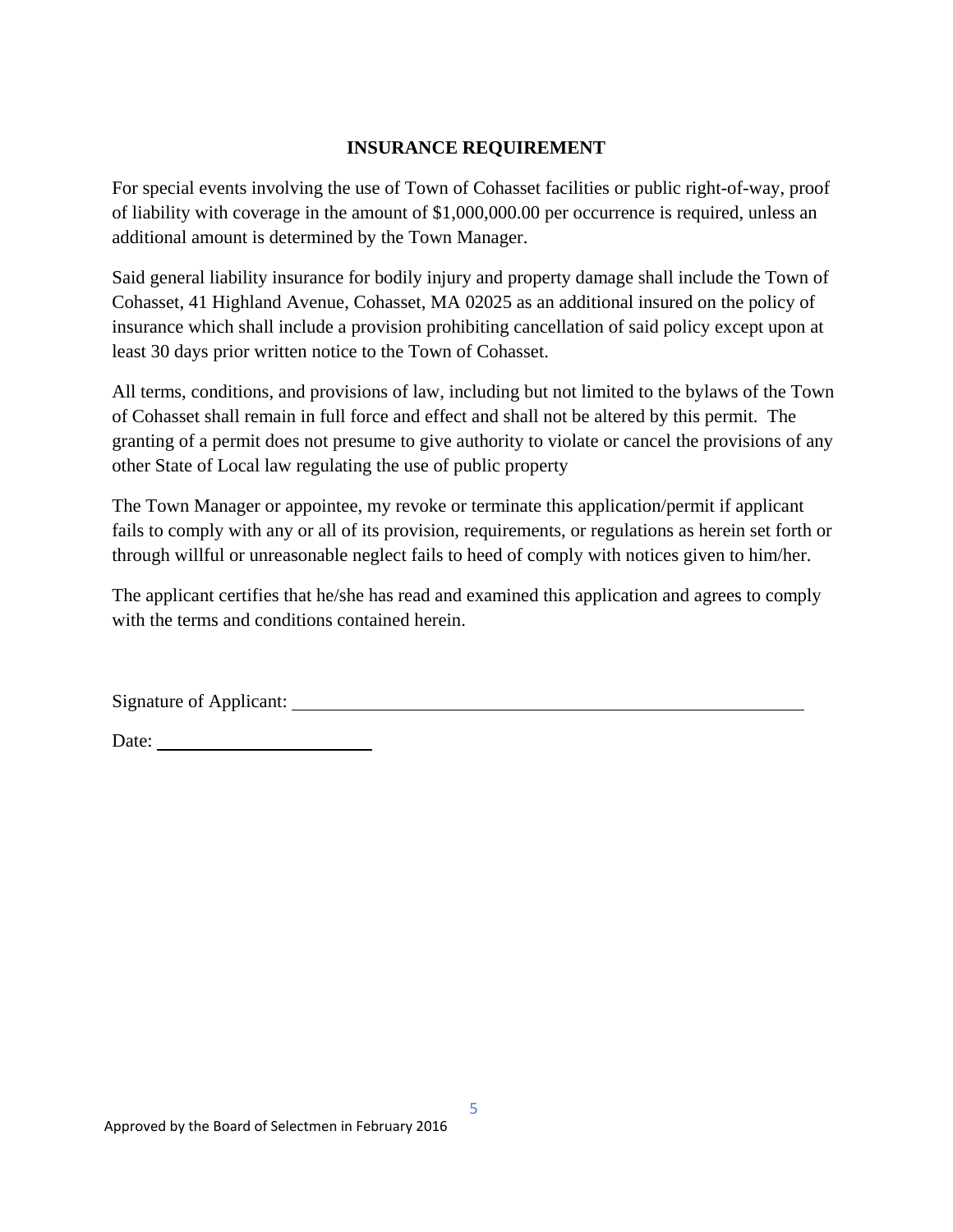# **Town of Cohasset Department Review**

| Police Detail Required?                             | Number of Officers Needed?                                                        |
|-----------------------------------------------------|-----------------------------------------------------------------------------------|
|                                                     |                                                                                   |
|                                                     | ,我们也不能在这里的人,我们也不能在这里的人,我们也不能在这里的人,我们也不能在这里的人,我们也不能在这里的人,我们也不能在这里的人,我们也不能在这里的人,我们也 |
| <b>FIRE DEPARTMENT</b>                              |                                                                                   |
| EMT Detail Required?                                | Number of EMT'S Needed?                                                           |
|                                                     |                                                                                   |
|                                                     |                                                                                   |
| <b>HARBORMASTER</b>                                 |                                                                                   |
| Is a boat required?                                 | Number of Personnel Needed?                                                       |
|                                                     |                                                                                   |
| Department Signature:                               | Date:                                                                             |
|                                                     | <b>SCHOOL DEPARTMENT</b> (if applicable: school property being used?)             |
|                                                     | ,我们也不能在这里的人,我们也不能在这里的人,我们也不能在这里的人,我们也不能在这里的人,我们也不能在这里的人,我们也不能在这里的人,我们也不能在这里的人,我们也 |
|                                                     | ,我们也不能在这里的时候,我们也不能在这里的时候,我们也不能在这里的时候,我们也不能会在这里的时候,我们也不能会在这里的时候,我们也不能会在这里的时候,我们也不  |
| Approved by the Board of Selectmen in February 2016 | 6                                                                                 |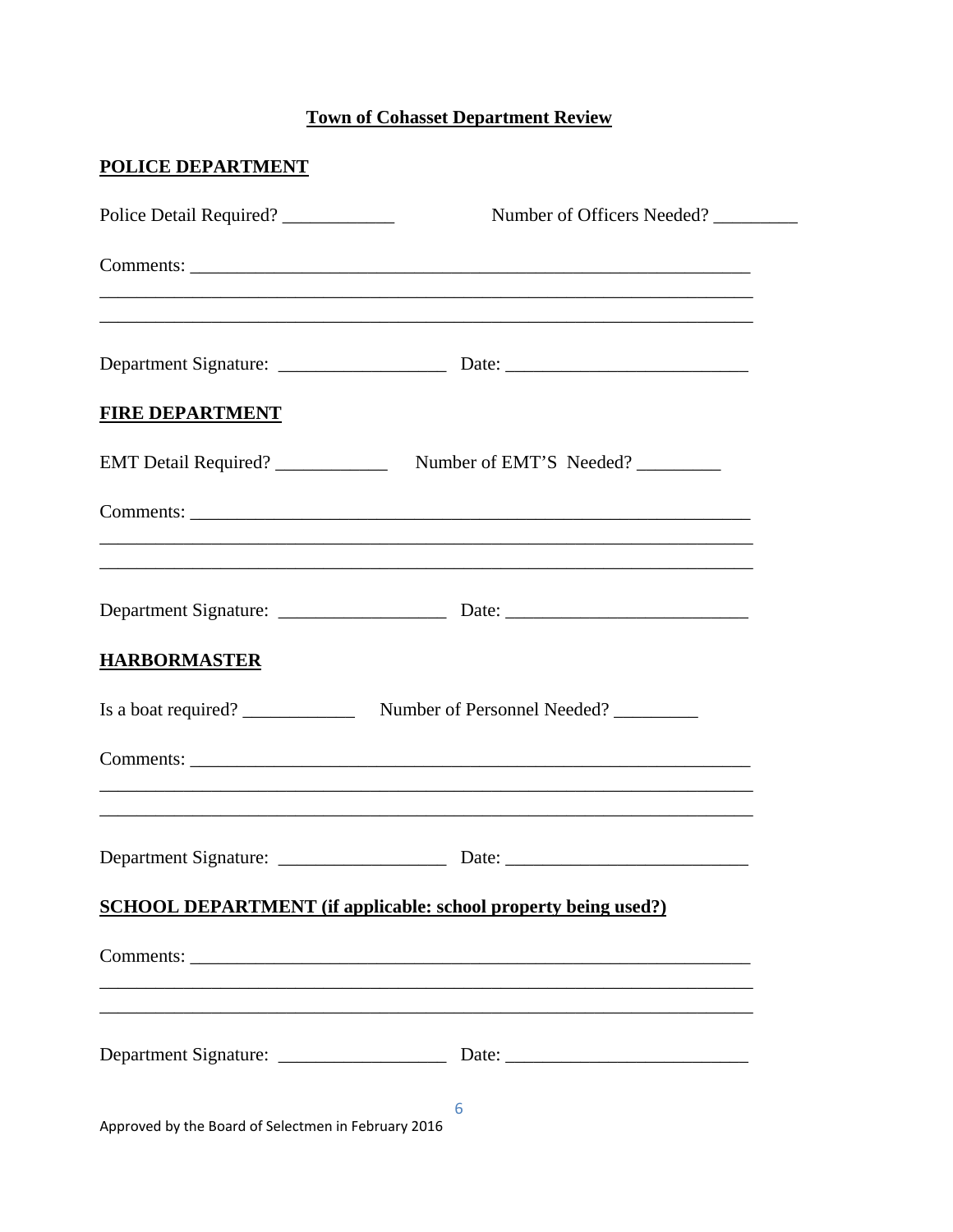## **PUBLIC WORKS**

|                              | ,我们也不能在这里的时候,我们也不能在这里的时候,我们也不能在这里的时候,我们也不能会在这里的时候,我们也不能会在这里的时候,我们也不能会在这里的时候,我们也不                                      |  |
|------------------------------|-----------------------------------------------------------------------------------------------------------------------|--|
| <b>HEALTH DEPARTMENT</b>     |                                                                                                                       |  |
|                              |                                                                                                                       |  |
|                              | <u> 1989 - John Stoff, deutscher Stoff, der Stoff, deutscher Stoff, der Stoff, der Stoff, der Stoff, der Stoff, d</u> |  |
| <b>RECREATION DEPARTMENT</b> |                                                                                                                       |  |
|                              |                                                                                                                       |  |
|                              |                                                                                                                       |  |
|                              |                                                                                                                       |  |
| <b>OTHER COMMENTS</b>        |                                                                                                                       |  |
|                              |                                                                                                                       |  |
|                              |                                                                                                                       |  |
|                              |                                                                                                                       |  |
| <b>TOWN MANAGER</b>          |                                                                                                                       |  |
|                              |                                                                                                                       |  |
|                              |                                                                                                                       |  |
|                              | $\overline{ }$                                                                                                        |  |

Approved by the Board of Selectmen in February 2016